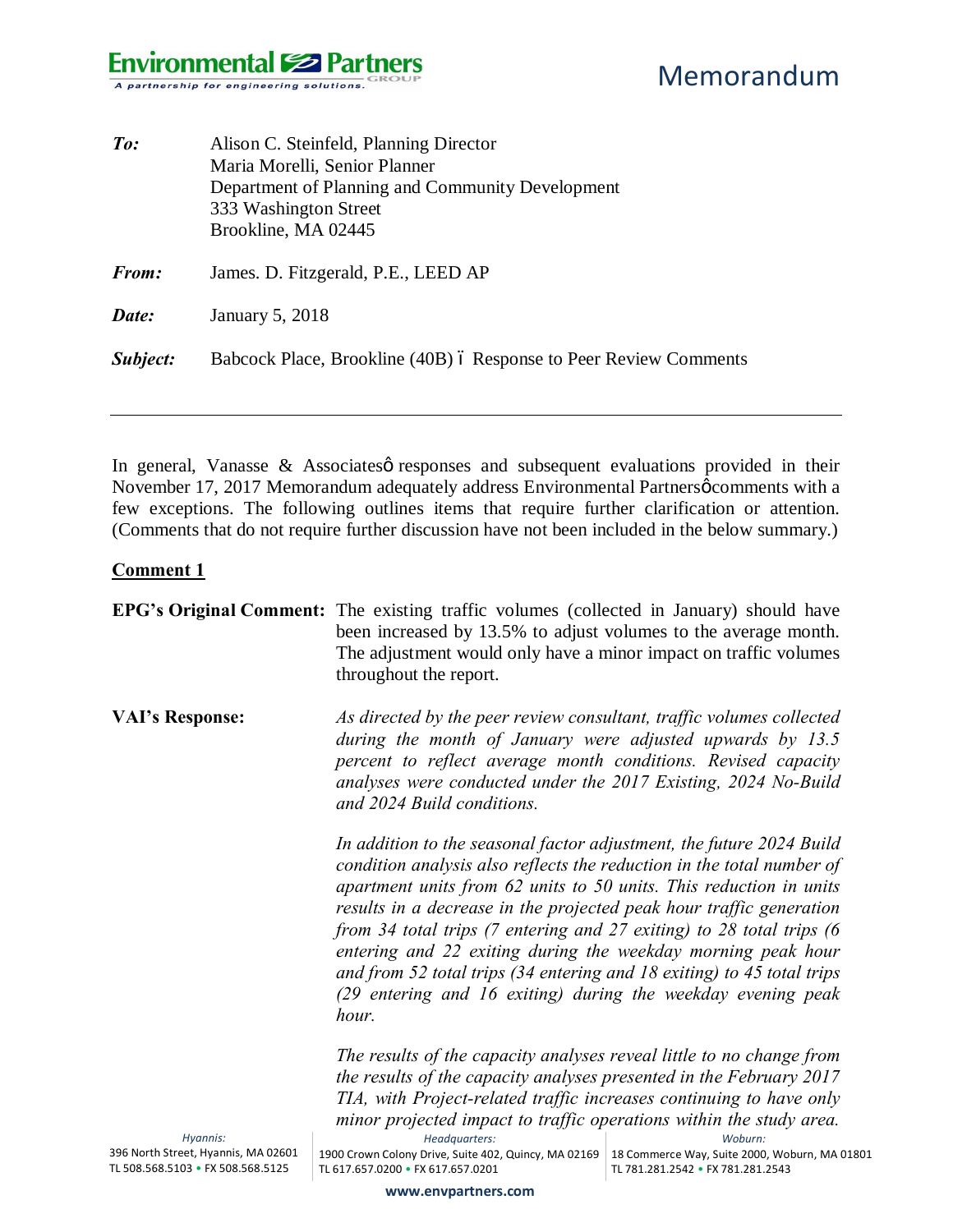## Memorandum

| January 5, 2018                            | Page 2                                                                                                                                                                                                                                                                                                                                                                                                                                                                                                                                                                                                                                                                                                                                                                                            |
|--------------------------------------------|---------------------------------------------------------------------------------------------------------------------------------------------------------------------------------------------------------------------------------------------------------------------------------------------------------------------------------------------------------------------------------------------------------------------------------------------------------------------------------------------------------------------------------------------------------------------------------------------------------------------------------------------------------------------------------------------------------------------------------------------------------------------------------------------------|
|                                            | Updated traffic volume networks and capacity analysis worksheets<br>are provided as an attachment to the memorandum.                                                                                                                                                                                                                                                                                                                                                                                                                                                                                                                                                                                                                                                                              |
| <b>EPG's Response:</b><br><b>Comment 2</b> | The revised trip generation calculations used to establish Existing,<br>No-Build, and Build volumes appear to be reasonable. The minor<br>changes continue to show that the site will have only a negligible<br>impact on adjacent intersections. (The largest increase in delay can<br>be found along the westbound Freeman Street approach to<br>Babcock Street that will experience an increase in delay of 6.9<br>seconds during the morning peak hour only, just enough to degrade<br>LOS along the approach from D to E. The other locations will<br>operate with smaller increases in delay.)                                                                                                                                                                                              |
|                                            | <b>EPG's Original Comment:</b> Additional traffic volumes were also included in establishing the<br>2024 No-Build traffic volumes to reflect individual substantial<br>developments anticipated in the area. Developments taken into<br>consideration include: 420 Harvard Street (42 apartments); 384<br>Harvard Street (62 apartments); 455 Harvard Street (17 apartments<br>and 1,735 sf of retail); 21 Crowninshield Road (8 apartments);<br>1299 Beacon Street (74 apartments); and 8-10 Waldo Street (320<br>apartments). The methodology used appears to be appropriate,<br>however backup data was not provided for the above projects to<br>verify the volumes. Also, the proposed apartment development at<br>420 Harvard Street should include the proposed retail space<br>component. |
| <b>VAI's Response:</b>                     | The additional traffic volumes expected to be generated by the<br>above referenced background development projects were obtained<br>from the traffic impact assessments prepared for each of these<br>projects or ITE trip generation data in instances where traffic<br>assessments were not required by the Town of Brookline. As<br>requested by the peer review consultant, background development<br>traffic volume networks were developed for these projects and are<br>included as an attachment to this memorandum.                                                                                                                                                                                                                                                                      |
| <b>EPG's Response:</b>                     | VAI <sub>0</sub> approximate trip generation of six anticipated nearby<br>developments used to establish future No-Build volumes appears<br>to be reasonable. Volumes are conservatively high as they were not<br>reduced to account for alternative modes of transportation such as<br>walking, bicycling and transit commuters.                                                                                                                                                                                                                                                                                                                                                                                                                                                                 |
| <b>Comment 3</b>                           |                                                                                                                                                                                                                                                                                                                                                                                                                                                                                                                                                                                                                                                                                                                                                                                                   |

**EPG's Original Comment:** Minimum SSD requirements are met at the site drive approach provided the cluster of trees along the northern side of the parcel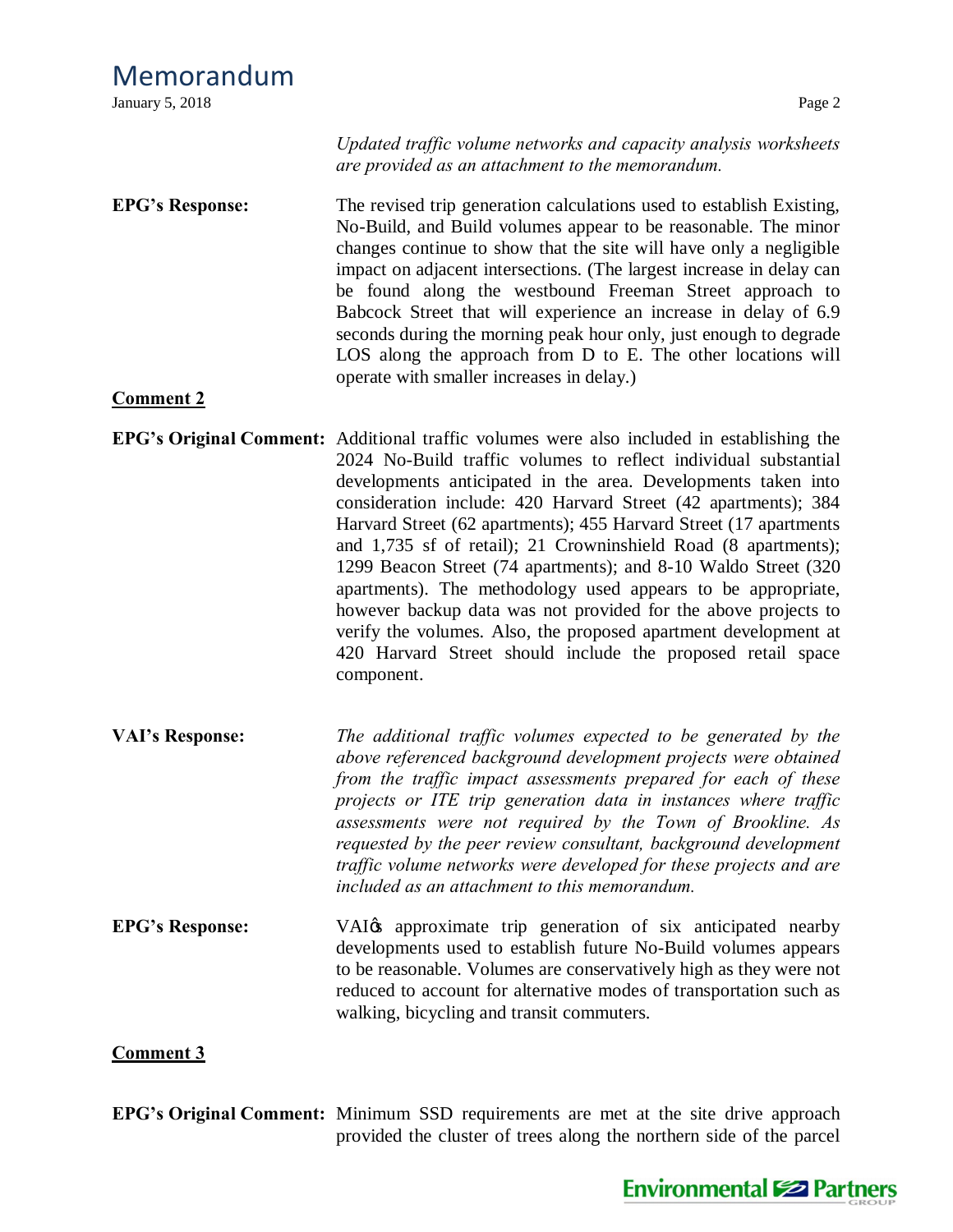### Memorandum **January 5, 2018** Page 3 (behind the sidewalk) is removed and additional obstructions are not installed. **VAI's Response:** *The proposed site access driveways location has shifted further south on Babcock Street as part of the site plan revisions for the project. VAI has review available sight lines at the new driveway location, which reveals that greater than 200 feet of available sight distance is provided in both directions, exceeding AASHTO sight distance requirements.* **EPG's Response:** Minimum SSD requirements are met at the relocated site drive approach provided the cluster of trees along the northern side of the parcel (behind the sidewalk) is removed and additional obstructions are not installed.

#### **Comment 4**

- **EPG's Original Comment:** It appears that the development of the project site will impact existing parking spaces along the southern side of the parcel that face and protrude onto the adjacent property. Clarification of parking space usage is requested in order to determine if there are any potential parking impacts to the abutter that could in turn have an impact to on-street or town parking demand.
- **VAI's Response:** *As part of the site redevelopment, existing perpendicular parking spaces located on the southern edge of the site will be eliminated. It is expected that residents that currently utilize these spaces will instead use either public on-street parking or private lots postdevelopment.*
- **EPG's Response:** It has been noted that the proposed development will eliminate several parking spaces used by the parcel to the south; therefore residents in the adjacent parcel will be forced to pursue other parking options.

#### **Comment 5**

- **EPG's Original Comment:** The TIA proposes a driveway opening of at least 24 feet which would conform to the zoning requirements of a minimum 20 foot width for two-way access. Verification of the wide (on the site plan) is requested.
- **VAI's Response:** *The revised site plan provides a 20 foot wide driveway which conforms to the Town of Brookline zoning requirements. Vehicle turning templates are provided as an attachment to this documents which depicts travel paths for both entering and exiting traffic.*

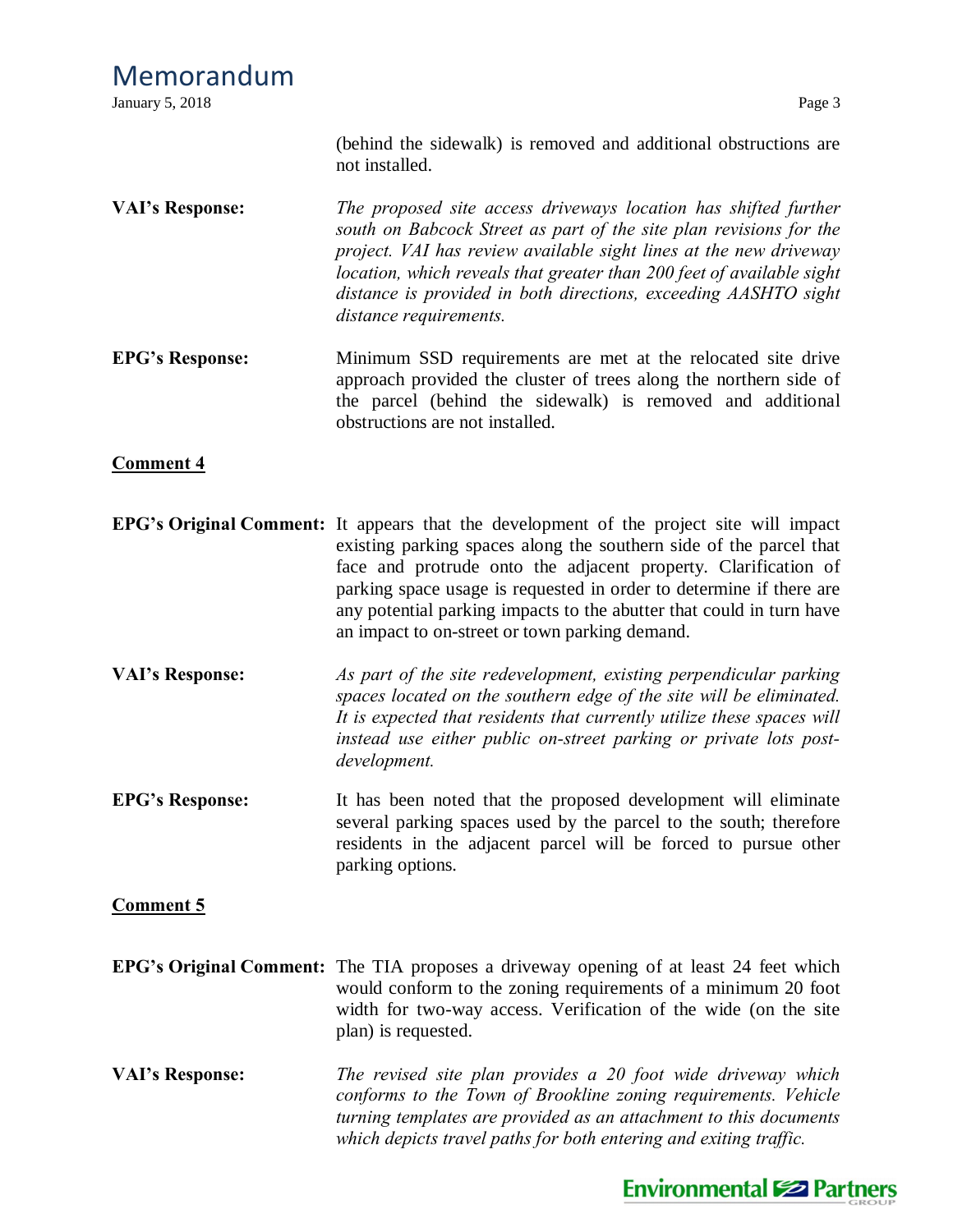### Memorandum

January 5, 2018 Page 4

| <b>EPG's Response:</b> | Despite our request for stamped engineered plans with dimensions,<br>revised site plans have not been provided to reflect the latest<br>design iteration that has changed since vehicle templates were last<br>provided in November. Regardless, based on VAI $\alpha$ response, it is<br>assumed that a 20 foot driveway with a 20 foot garage door<br>opening will be provided and labeled on plan; verification is<br>required.                                                                                                                                                                                                                                                                      |
|------------------------|---------------------------------------------------------------------------------------------------------------------------------------------------------------------------------------------------------------------------------------------------------------------------------------------------------------------------------------------------------------------------------------------------------------------------------------------------------------------------------------------------------------------------------------------------------------------------------------------------------------------------------------------------------------------------------------------------------|
|                        | Although a driveway width of 20 feet meets the Towno minimum<br>requirement, considerations should be made for the sharp zig-zag<br>configuration for vehicles entering or exiting the garage. As a<br>result, vehicles cannot enter and exit simultaneously. During such<br>an occurrence, vehicles will have to wait for opposing vehicles to<br>clear. Given limited visibility around the corners of the garage<br>door opening and the turning templates provided by the Applicant<br>in November (showing an entering vehicle requiring the full<br>driveway width), it is likely that there will be occurrences when<br>one vehicle may have to back up to allow an opposing vehicle to<br>pass. |
|                        | Although it is preferred that two-way circulation be provided, if<br>not feasible, it may be considered a condition of an urban<br>environment given the low volume and slow speeds. However<br>consideration should be made to make the maneuver easier. It is<br>requested that AutoTurn templates be provided on the latest design<br>plan. It is recommended that warning devices be considered at the<br>garage door opening to notify vehicles if a vehicle is approaching<br>in the opposing direction.                                                                                                                                                                                          |
| <b>Comment 7</b>       |                                                                                                                                                                                                                                                                                                                                                                                                                                                                                                                                                                                                                                                                                                         |
|                        | <b>EPG's Original Comment:</b> Driveway apron details have not been provided. It is recommended<br>that the sidewalk elevation be maintained to prevent inconvenience<br>to pedestrians.                                                                                                                                                                                                                                                                                                                                                                                                                                                                                                                |
| <b>VAI's Response:</b> | The proposed site driveway has been designed to maintain the<br>sidewalk elevation.                                                                                                                                                                                                                                                                                                                                                                                                                                                                                                                                                                                                                     |
| <b>EPG's Response:</b> | Driveway apron details have not been provided to show that the<br>proposed site driveway has been designed to maintain the sidewalk<br>elevation.                                                                                                                                                                                                                                                                                                                                                                                                                                                                                                                                                       |
| <b>Comment 10</b>      |                                                                                                                                                                                                                                                                                                                                                                                                                                                                                                                                                                                                                                                                                                         |

**EPG's Original Comment:** A loading zone and trash pick-up area is proposed on-site along the north side of the building and off of the roadway.